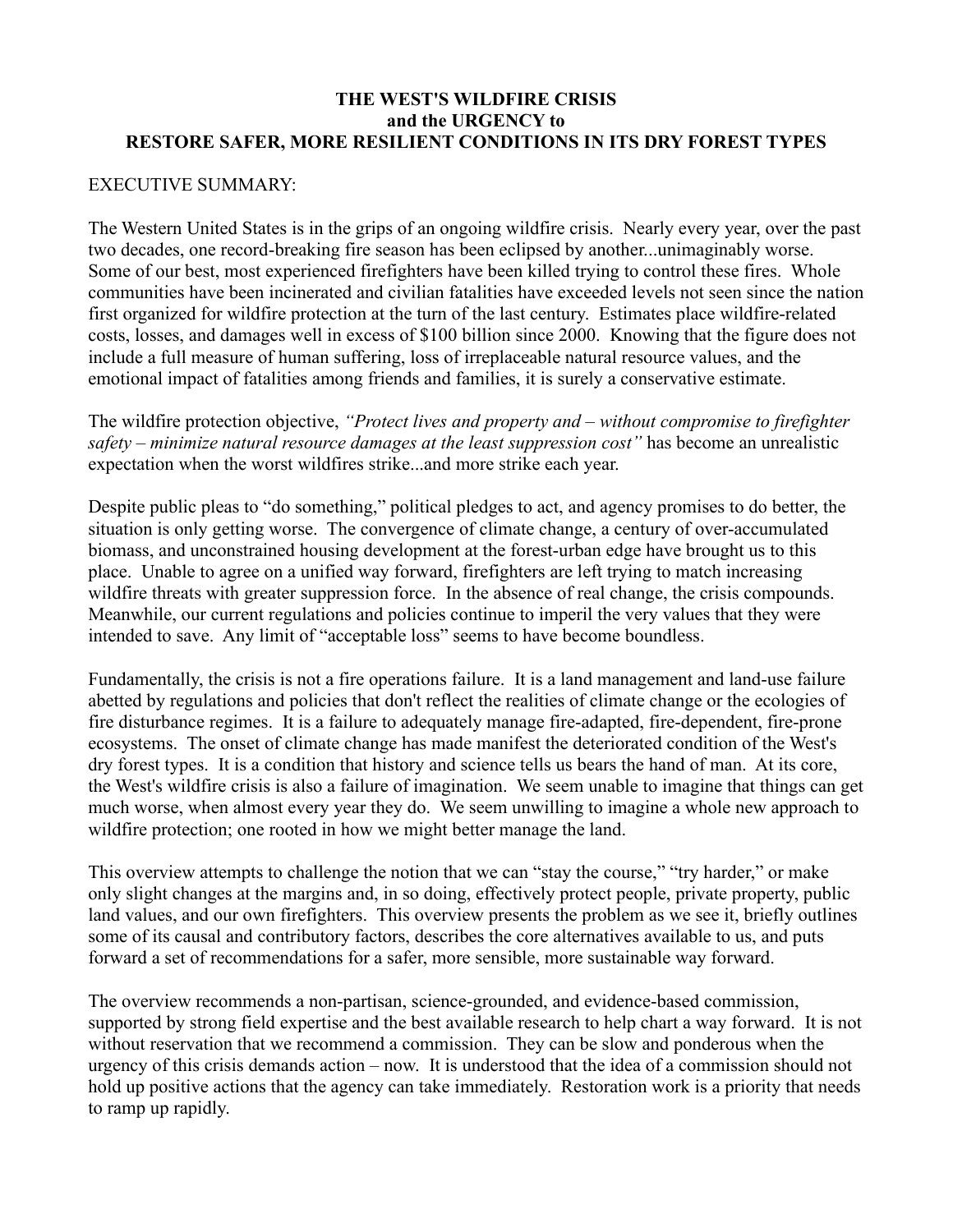## **THE WEST'S WILDFIRE CRISIS and the URGENCY to RESTORE SAFER, MORE RESILIENT CONDITIONS IN ITS DRY FOREST TYPES**

#### ISSUE:

Western wildfires have reached crisis stage over the past two decades. It is a crisis urgently waiting on decisions that can no longer be put off without unbearable consequences to more and more people. From 2000 through the last available data year (2019), the 11 western states have suffered 224 catastrophic wildfires (defined here as those costing \$20 million or more, each, to control). The total reported suppression costs for these incidents, alone, was over \$10 billion. These costs do not include property losses, natural resource damages, impacts to local economies, infrastructure damage, human health effects, crop losses, rehabilitation and recovery costs, damage from post-fire events (e.g. mudslides), loss of life and human suffering, or other wildfire-related costs. These other attendant costs are not fully accounted – many are simply not tracked; others cannot be assigned a value – but conservatively they are estimated to exceed well over \$100 billion for just these 224 incidents.

The nation's worst wildfires exceed all efforts at control until firefighters get some relief in weather or can exploit a break in fuels. At present, suppression-centric protection strategies are not working at the highest fire danger levels, where wildfire-related costs, losses, and damages are concentrated. There are a number of reasons that other, more effective protection strategies are not more fully emphasized, but, because we have not confronted these reasons, we remain tethered to a wildfire protection strategy that does not reliably work when protection matters the most.

Most experts believe that the West's wildfire crisis will worsen without a change in course. However, the nation has not come to agreement on a path forward. Adrift, our threshold of "acceptable loss" continues to climb.

#### BACKGROUND:

In most places, we continue to react to wildfire emergencies, instead of more proactively addressing the predisposing factors that influence the onset of these disasters. From a policy-making standpoint, effective direction is encumbered by a lack of important data and an incomplete realization of the causal and contributory factors at play. There is not a full understanding of how regulatory, fiscal, market and other factors limit or work against policy options; an understanding that might have policymakers revisit those factors and adapt them to a changed climate circumstance. Budget appropriators are without benefit of knowing the true and total wildfire costs involved; an understanding that might help them redirect or reconfigure protection budgets and consider where price supports for mitigation work might be wise. Among the public at large, there is not a widely shared understanding of how the West's wildfire problem has developed and continues to incubate. Without this knowledge it's difficult to imagine that the public can support a more effective strategy, especially one that is not without its own set of risks. The absence of a comprehensive cost:benefit assessment that compares the efficacy of alternative protection strategies over time makes it next to impossible to explore other options and find more sensible, more sustainable solutions.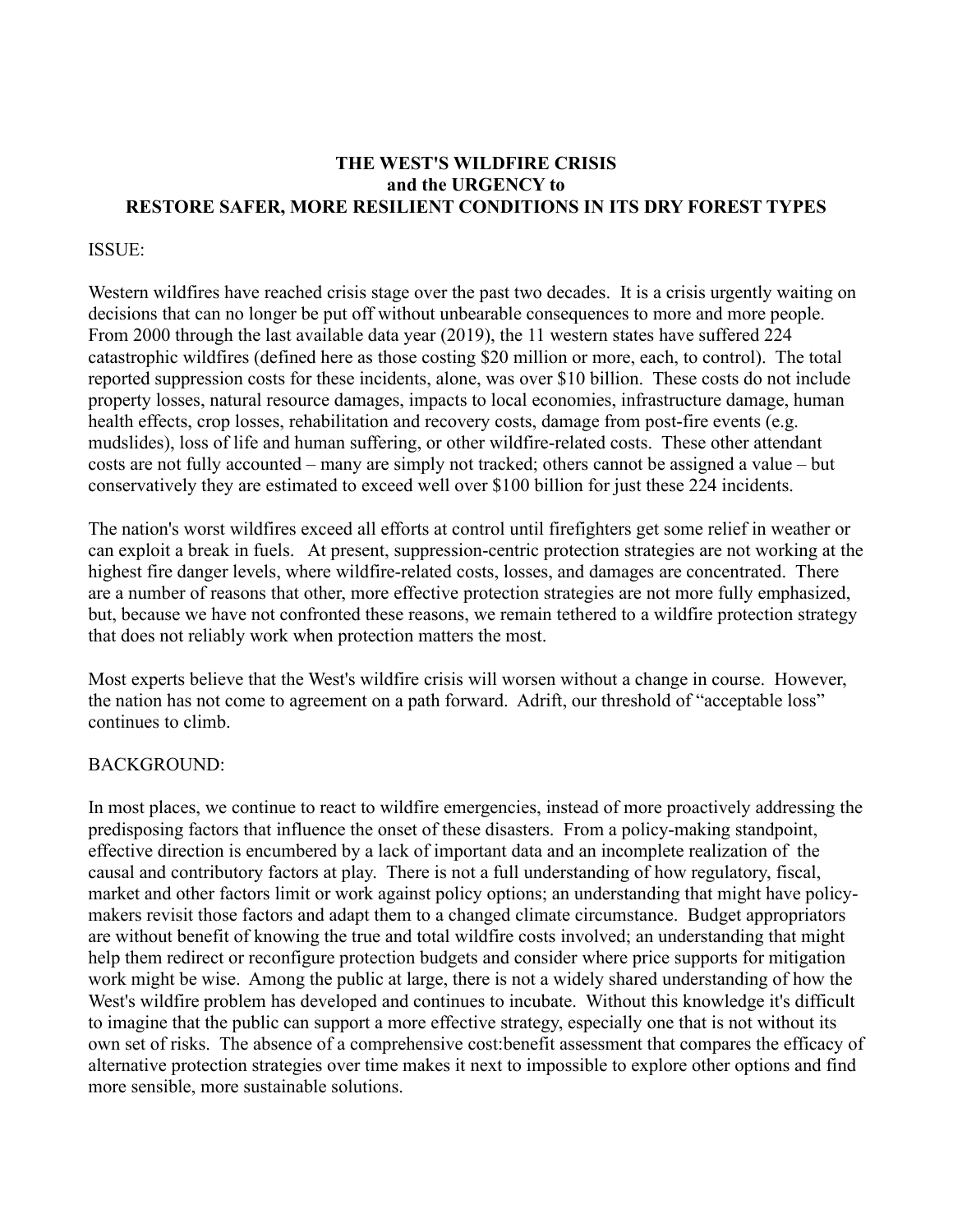## FOREST CONDITION AS A FACTOR IN SEVERE WILDFIRE POTENTIAL:

The West's wildfire crisis stems from how we have used and managed its fire-prone ecosystems. It is, fundamentally, a land management problem, not a fire operations issue.

*"The most extensive and serious problem related to the health of national forests in the interior West is the over-accumulation of vegetation which has caused an increasing number of large, intense, uncontrollable, and catastrophically destructive wildfires."*

## *-G*eneral Accounting Office Report RCED-99-65 (2 April 1999)

Virtually any vegetation can burn. This past summer, unusually damaging wildfires affected communities on the west slope of the Cascades, a zone normally protected by its relatively wetter, cooler environment. These surprising wildfires may be an indicator that the effects of climate change are beginning to move up the moisture/temperature gradient. Some vegetative types are perennially dangerous and destructive (e.g. southern California chaparral). But, this overview draws attention to the condition of the West's dry forest types. In the past twenty-years, close to two-thirds of the highest cost wildfires started within the natural distribution of ponderosa pine, a key dry-site indicator species. No known assessment has been completed to determine the percentage of wildfire burned acres with respect to forest type, its current condition and any departure from historic condition, but for several decades ecologists have established a clear cause and effect relationship between the deteriorated condition of ponderosa pine forests (including late successional associated species) and the potential for high severity burning. This deterioration represents a significant departure from these forest's historic condition.

Ironically, most of the West's worst wildfires now occur in stands that, 100 years ago, commonly burned at much lower intensities than they do today. At the turn of the last century, these relatively warm, dry habitats had fewer trees and were typically dominated by more open, more widely spaced ponderosa pine with sparse understories. Frequent, low-intensity fires maintained that condition. It kept dead fuels from building up. Ponderosa pine-dominated forests were adapted to this kind of fire; it cycled nutrients, maintained a water balance, and shaped their structure and composition. Generally, it rejuvenated grasses and shrubs, but prevented small trees and fire-intolerant species from encroaching. In its historic condition, ponderosa pine forests were healthier and less susceptible to severe burning.

In the intervening years - without frequent, low-intensity burning - forest structure and density, species composition, and fuel build-ups have changed dramatically. Logging and grazing accelerated those changes. Throughout much of its historic range, type conversions have occurred, displacing ponderosa pine with other, less fire-tolerant species. Today, these dry, fire-prone forests are typically choked with dense, desiccated vegetation, continuous across broad landscapes. In some places, biomass and dead fuels have accumulated for several decades. Wildfire potential has become much exacerbated by the effects of climate change, including drought and extreme weather events. Insect infestations and disease outbreaks add to the crisis. Houses, built at the forest edge continue to compound an already untenable situation.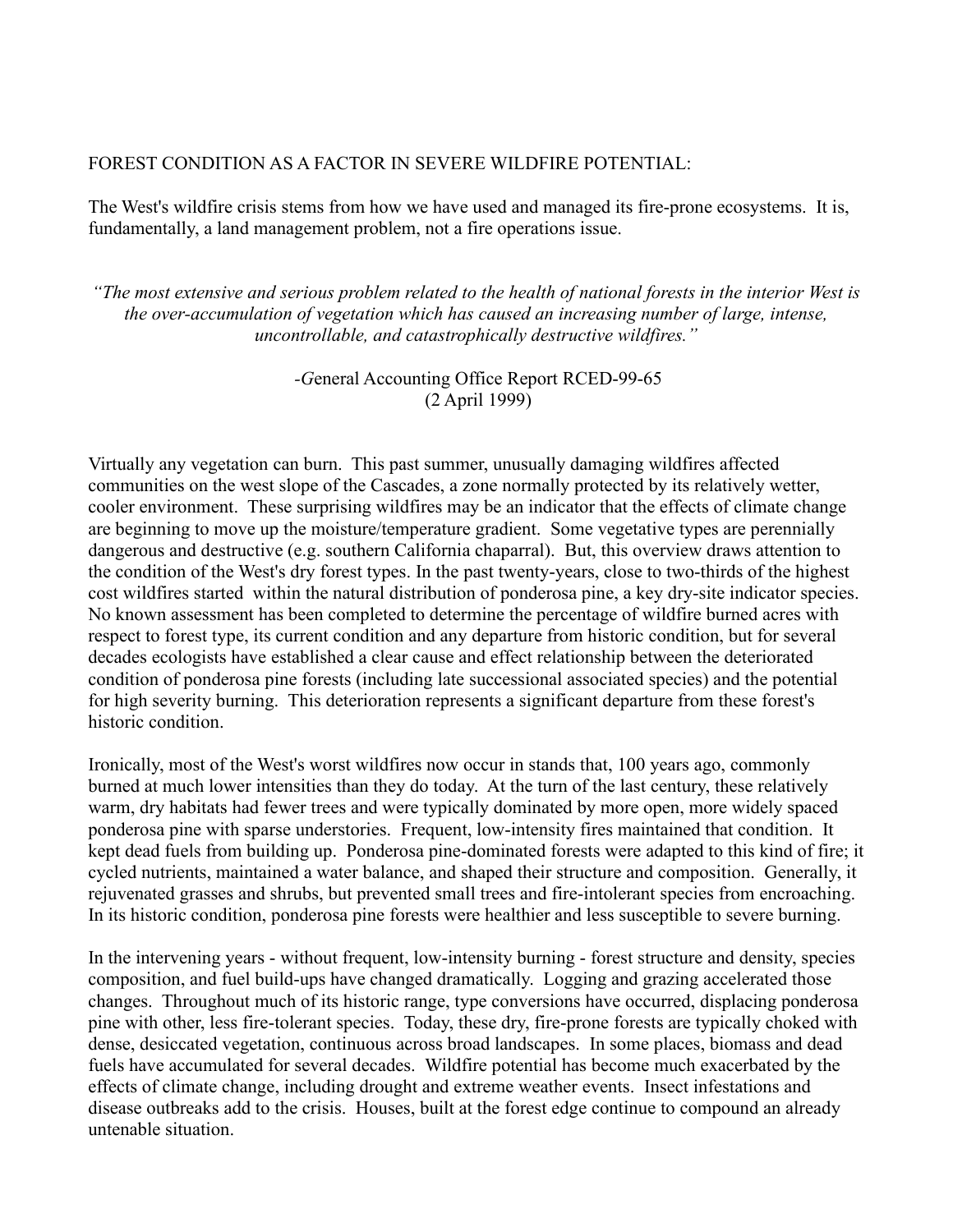## CONSIDERING WILDFIRE PROTECTION OPTIONS:

Four broad wildfire protection strategies dominate discussions over how to deal with western wildfires:

1/ Increase firefighting capabilities:

Better trained firefighters, improved coordination between agencies, and larger airtankers, engines, and helicopters have all been employed over the past several years. Despite massive increases in preparedness funding and suppression spending, however, there has not been anything close to a corresponding reduction in wildfire costs, losses, and damages; in fact, they are going up. The West's worst wildfires continue to exceed all efforts at control until firefighters get a break in weather or can exploit a break in fuels. Perhaps contrary to a pervasive belief otherwise, these observations are telling us that the West's wildfire crisis won't be fixed with more firefighters, more engines, and more airtankers. Nor will it go away by reorganizing into a Federal Fire Service.

2/ Make houses at the wildland-urban interface more fire-proof:

"Hardening" houses and learning to live with free-burning fires in the general forest has been proposed as a solution. In some places, National Fire Protection Association-endorsed FIREWISE standards are required for new construction, but in most places these precautions are voluntary. Governments remain reluctant to impose mandates.

At the same time, protecting private property at the expense of public land values is a growing concern. It is one thing to lose mostly insured houses; another to incur damage to watersheds, critical wildlife habitat, air quality, and other irreplaceable values that define the larger community or region. The cumulative damage to these public values has not been inventoried and is not fully known.

3/ Use wildfires to rob future fires of available fuel and put fire back onto the land.

Using wildfires to reduce fuels and lessen the potential for future fires has more recently been tried (federal fire policies changed in 2009). Fire-use can be beneficial, but – at the scales where it may be effective – there are significant social, economic, and ecological risks involved, particularly under the influence of drought when fires tend to burn hotter and last longer. With few exceptions, many of the West's dry-site fire-prone forests are so deteriorated that opportunities to use fire at ecologically appropriate intensities are limited. In stand-replacement fire regimes, opportunities appear much greater. It's not altogether clear how using excepted events to meet management objectives complies with the National Environmental Policy Act (1970). There is also a concern that these large burned-over areas – if left to grow back unattended – will only set the stage for the next generation's mega-fire. It is not clear what level of monitoring has occurred or what that monitoring might reveal.

4/ Restore resilience in dry forest types by replicating more open, more heterogeneous landscapes.

Restoration work in fire-adapted ecosystems attempts to "put back" an historically more resilient landscape. It is not simply fuel reduction or logging; it is more about what we leave on the land than what we take from the land. Restoring more resilient forest structure, more fire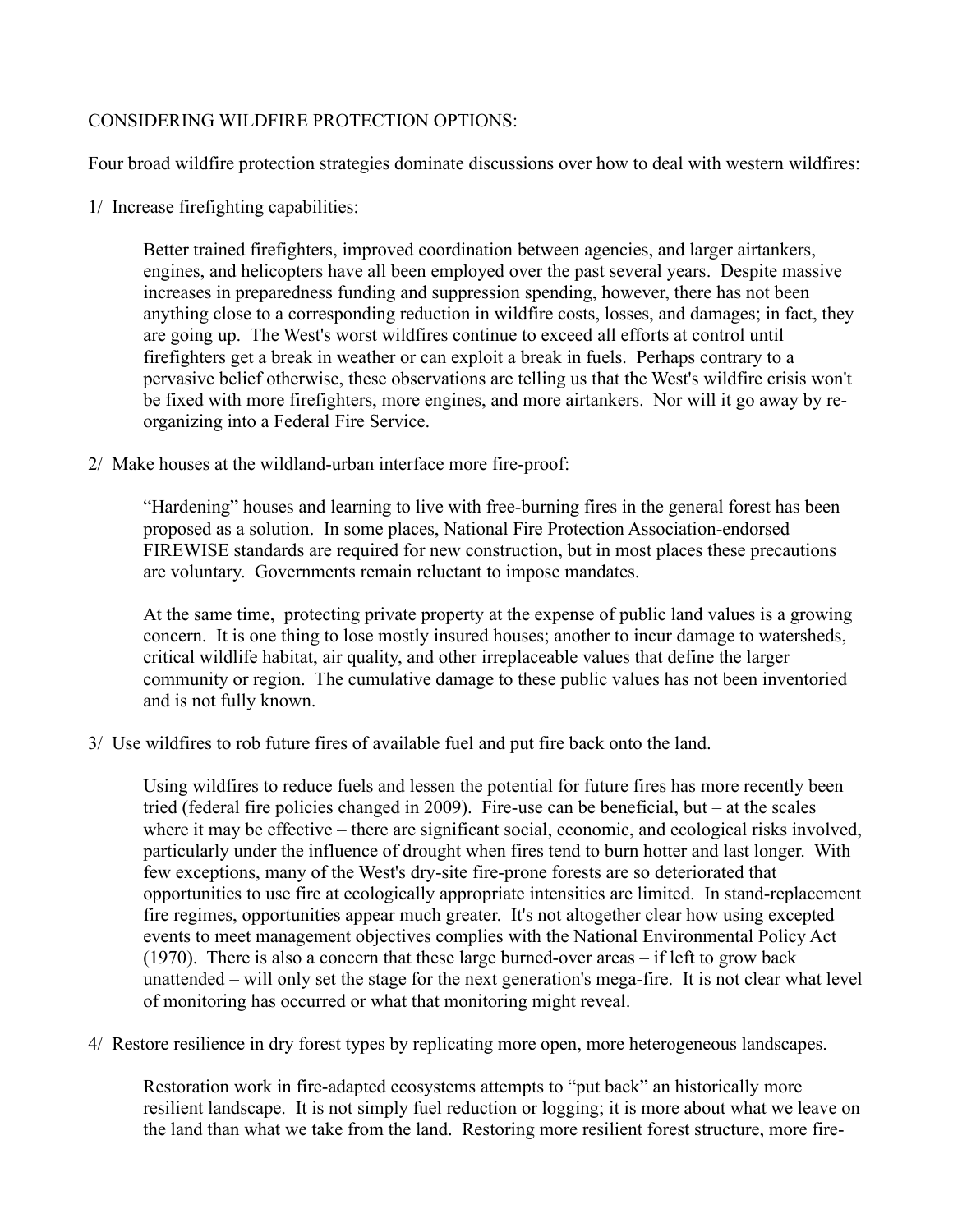tolerant species composition, and, in time, replicating fire's ecological function at appropriate intensities, scales, and intervals is the long-term goal. Sequencing treatments over time is an important component of restoration. In deteriorated dry forest types, restoration work will involve selectively removing some intermediate-sized trees (favoring fire-tolerant leave trees) and thinning a significant number of smaller, understory trees, followed by lower intensity prescribed surface burning. Restoration work should be tailored to the ecological dynamics of different fire regimes and unique habitat types. Restoration objectives and methods will be different for different forest types. Restoration does not attempt to "fire-proof" an area; it aims to reduce potential wildfire severity. Restoring resilience is a promising strategy; it has worked at smaller scales in the West and it has been successfully used elsewhere (e.g. Southeastern United States and Western Australia).

#### CONFRONTING OBSTACLES:

This overview encourages a stronger commitment to the restoration alternative. We believe it offers the safest, most cost-effective and most ecologically appropriate way forward over the long-term. It is also likely the strongest hedge against worsening climate change forecasts. Restoration treatments have proved effective, but at the scales needed, the work is hamstrung by a complex set of inconspicuous regulatory, fiscal, market, and other obstacles. These, and other obstacles, need to be addressed as a critical part of moving toward a more effective wildfire protection strategy. Here, we describe three:

• Regulatory: Most of our environmental regulations were conceived and enacted before the onset of climate change and before the science of disturbance ecology emerged in our thinking.

Although managers are held to account to display the effects of proposed actions on air quality, critical habitat, watersheds, human health, and other values, wildfires are "excepted events." Despite man's hand in creating the conditions that set the stage for the severity of many fires and their subsequent damage to the human environment, wildfires are irrationally exempt from environmental scrutiny. In important ways, many of the West's worst wildfires are the least natural of the natural disasters that the nation confronts.

Under the National Environmental Policy Act, the "no-action" alternative is measured against current conditions, not expected future conditions in the absence of treatment. The regulatory language tends to favor stasis over active management. In highly dynamic, fire-adapted ecosystems, this omission invites disaster when ecological function has been disrupted for so long that deteriorated forest conditions and drought combine to burn at intensities far beyond adaptive limits.

Although wildfire impacts, today, are often far greater and more far-reaching than proposed treatments, they tend to be overlooked in the planning process. Inexplicably, there is no requirement to anticipate wildfire impacts in the absence of mitigating treatments. As a consequence, wildfire impacts continue to pile up unaccounted. We simply do not know the cumulative effects to watersheds, critical habitat, air quality and other values. If these oversights are not soon corrected, our environmental regulations – as currently practiced – will continue to imperil the very values that they originally set out to protect.

• Fiscal: Our fiscal policies are heavily weighted to reacting to disaster, rather than preventing disaster. On federal lands, the country spends many times more fighting fires than it does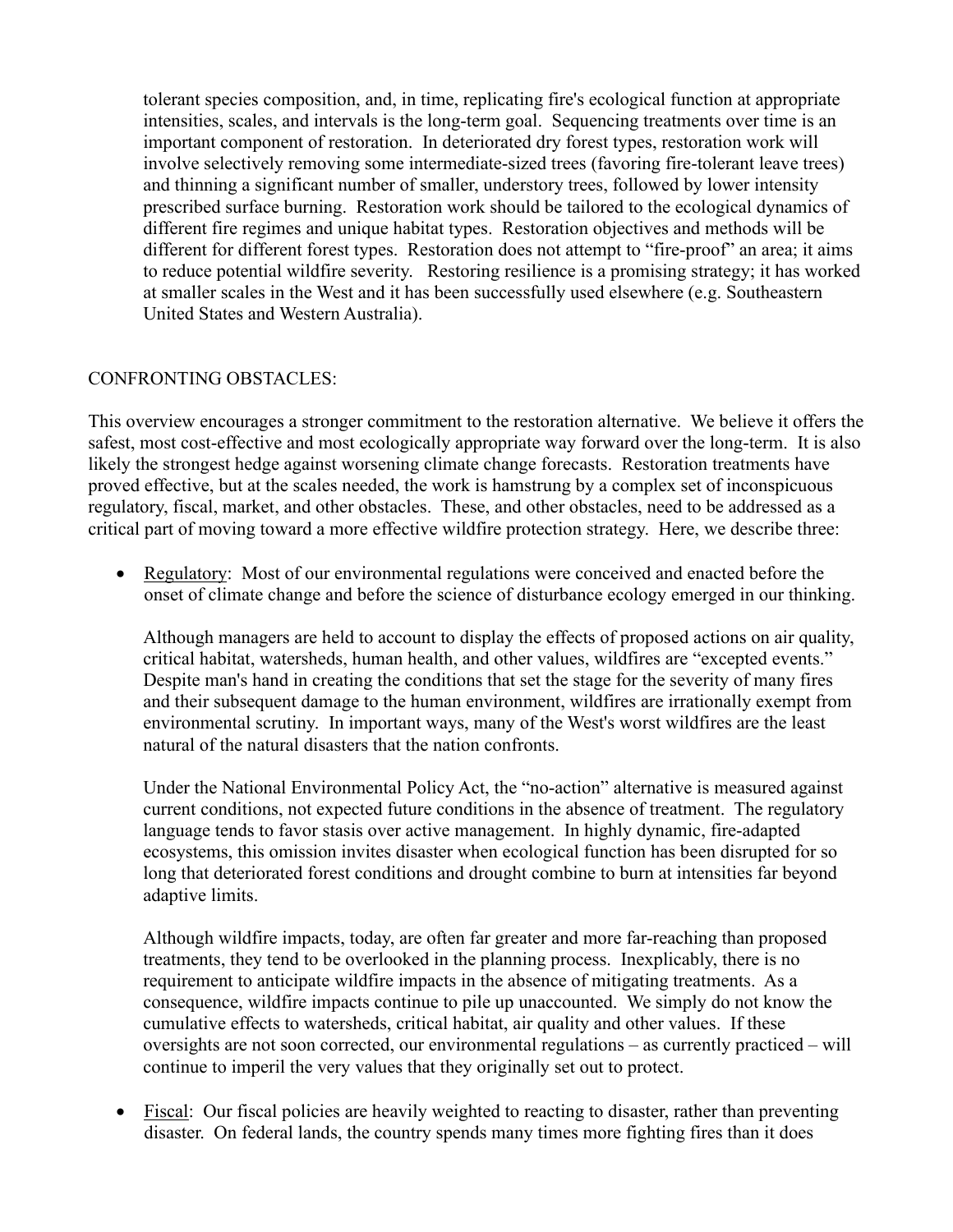directly trying to prevent or mitigate them. Fuel reduction and restoration funds are a part of the constrained budget. Fully funded fuel reduction or restoration budgets occur at the expense of other program areas within the agencies. The highest priority areas are also often the most expensive to plan and implement and can take years to accomplish. The pressure to meet targets frequently forces managers into projects that are in lower priority areas or too small.

On the other hand, monies for firefighting are outside of the constraint. They are all but unlimited. Recently, suppression spending has been climbing at alarming rates. Efforts to rein in firefighting costs and re-direct a greater share of the budget to mitigation work, have been mostly futile. Managers have found that it is virtually impossible to broker cost-effective spending in the midst of an emergency when public and political pressures to "do more" prevail.

Program budgets (and targets) are "line-itemed," or arranged along functional interests. In practice, it is difficult to coordinate or consolidate monies from these functional accounts in order to achieve over-arching restoration objectives that might be for common benefit of a number of natural resource management areas.

There has been no formal cost:benefit analysis conducted that might better display the costs, losses, damages, and benefits between the strategic mix of prevention, mitigation, and suppression. As a result, there has remained a misdirected emphasis on reacting to disasters, rather than preventing or mitigating them.

• Markets: There are few markets currently available for the kinds of material – that once removed – can reduce the severity of wildfires. Stewardship Contracting has been introduced as a means to offset high thinning costs, prescribed burning costs, and other mitigation measures, but its implementation has been limited. Removal of larger trees often evokes strong protest. Limited markets affect the economics of restoration projects, particularly when benefits are delayed into the future.

Subsidized property insurance for houses at the wildland-urban interface has allowed (even encouraged) development on lands that would otherwise be too risky for homeowners to build upon. FAIR programs (Fair Access to Insurance Requirements) give developers opportunities to build and provide local governments an increased tax base, but these programs distort the real dangers and long-term costs involved. FAIR programs beg the question, "If it is acceptable for government to insure high-risk private properties against wildfire losses and put firefighters in harm's way, why isn't it reasonable to invest public monies into restoration work that better protects public values...and, in the bargain, is safer and reduces risks to adjacent private lands?"

As a part of the country's alternative energy goals, and in answer to alarming climate change projections, there seems to be a good opportunity to connect restoration needs and biomass reduction with clean energy markets, including electric co-generation. Resilient forests may be one of the best hedges against expected warming, drying climate trends and offer an important counter-balance to the forces accelerating climate change. In dry fire disturbance regimes, especially, using frequent, low-intensity prescribed burning may be the best way to sequester carbon when gauged against the amounts of carbon released during severe wildfires. There may be are good reasons to consider price supports for restoration work, but, in the absence of a comprehensive cost:benefit study, it will be a difficult sell. Given the high "sunk" costs, losses, and damages resulting from wildfires it seems reasonable to reconsider our reluctance to subsidize this kind of work.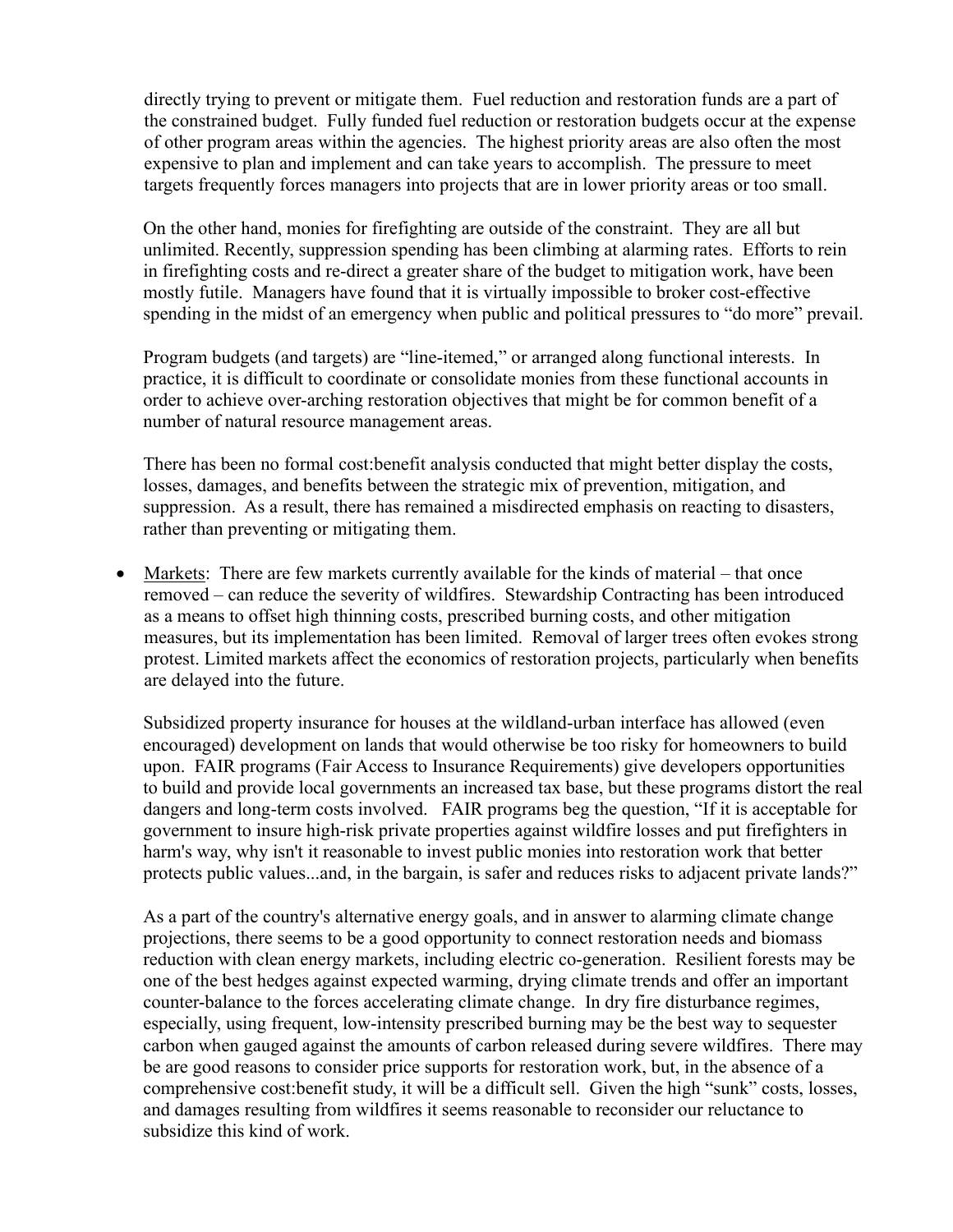# RECOMMENDATIONS:

Policy-makers are urged to develop a comprehensive, long-term action plan aimed at putting in place a safer, more cost-effective and ecologically aligned wildfire protection strategy for National Forest System lands in the 11 western states. Actions might include:

- Re-engage national and international initiatives to confront climate change
- Provide incentives to states and homeowners for FIREWISE planning in fire-prone areas
- Direct CEQ to require a display of expected wildfire impacts in the project planning process under NEPA's evaluation of alternatives, including "no-action."
- Evaluate Land/Resource Management plans to ascertain that objectives are aligned with fire regime dynamics or, otherwise, display the short- and long-term risks involved.
- Appoint a non-partisan, science-grounded, evidence-based commission with strong field support and the best available research to chart an enduring course forward. The commission should:
	- Develop a more complete accounting of wildfire-related costs, losses, and damages.
	- Strengthen data collection to better display high-consequence wildfire burned areas in relation to habitat type, fire regime, and forest condition.
	- Lead a rigorous cost:benefit assessment among the range of wildfire protection alternatives and conduct a trajectory analysis of where each alternative is headed, forecasting the social, economic, and ecological effects over time for each option. Consider climate change scenarios.
	- Examine the full range of causal and contributory factors surrounding the West's wildfire crisis, including regulatory requirements, fiscal policies, market forces, and other factors that may be at cross-purposes with restoring resilience in high-risk ecosystems.
	- Evaluate the feasibility of price supports for restoration strategies that may otherwise be dismissed for their high up-front costs.
	- Establish measurable, attainable objectives and prioritization criteria using the latest Forest Service Research simulation modeling for restoration treatments. Introduce a system that strengthens how targets are assigned, reported, and monitored, with respect to treatment needs in high priority areas.
	- Address workforce capacity needs, in terms of fire ecology skills, fire science skills, and overall personnel needs.
- Consider establishing an inter-disciplinary Restoration Task Force, comprised of subject-matter experts from across each Deputy Area, and reporting to the Chief's Office. The goal of the task force should focus on accelerating restoration actions in the high priority areas in the West's dry forest types. Not waiting on a final report, the task force should coordinate with the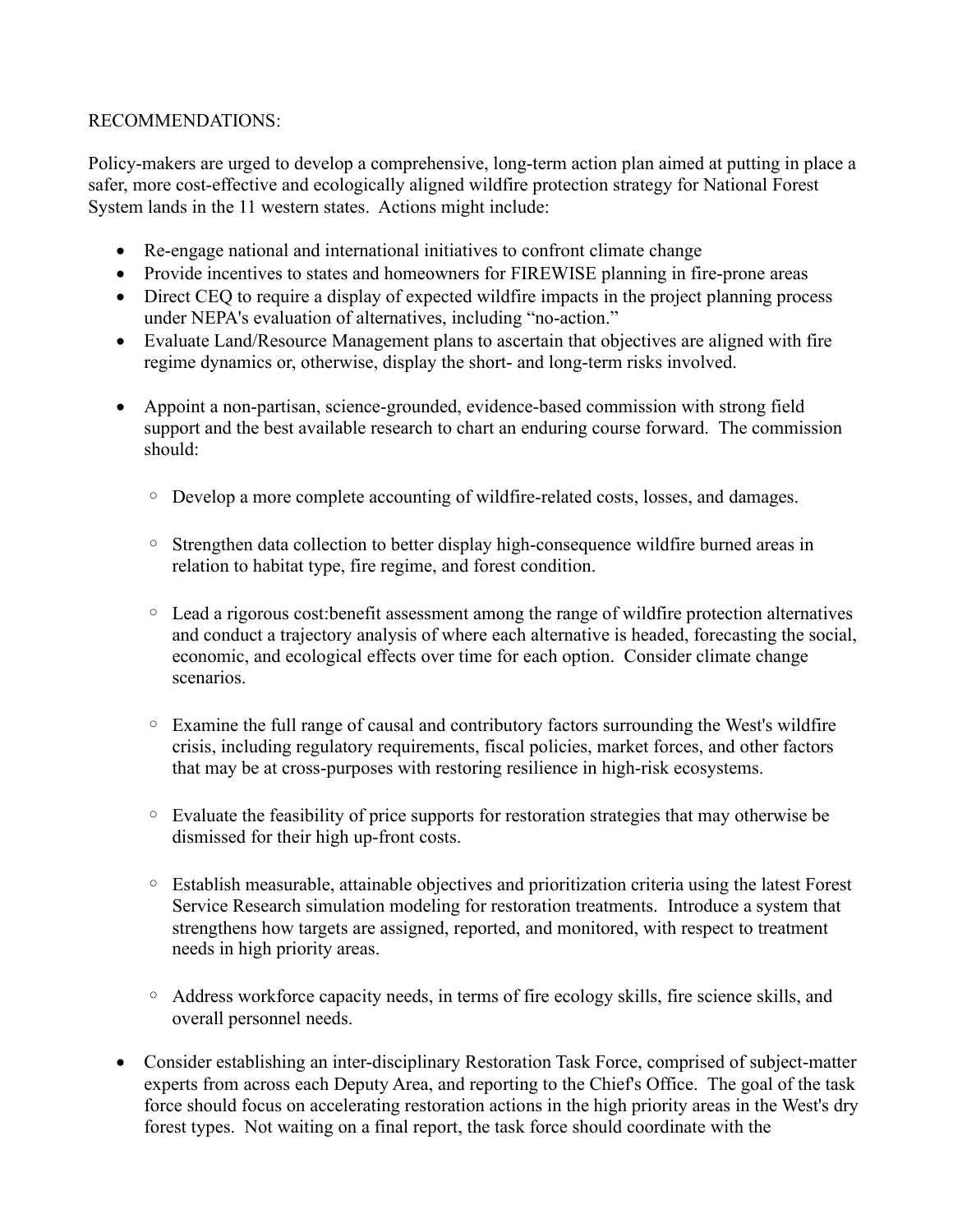commission in order to expedite on-the-ground progress, whenever possible.

## SUMMARY:

The National Fire Plan (2000), the Healthy Forest Restoration Act (2003), the "wildfire funding fix (FY2018 Omnibus Spending Package)," and recent proposed legislation (e.g. Emergency Wildfire and Public Safety Act, S.4431) offer useful ways to accelerate hazard mitigation and restoration work, but these actions are not fully matched to the scale and scope of the West's wildfire crisis.

Among the four broad wildfire protection alternatives this paper overviews, we believe that the restoration option holds the most promise. This is not to say that other options should be dismissed; they should all be employed, but restoration should be more strongly emphasized as a central component of an overall wildfire protection strategy in the West's dry forests. It has an ecological basis. Although it is expensive to implement, its costs may, in fact, be far less than other options, when compared against the true and total costs, losses, and damages involved among the alternatives. It is probably the most sustainable, particularly against alarming climate change projections. Although it is not without risk, it may also be the safest.

Restoring resilience to the West's deteriorated fire-prone forests will be an enormous task. In 2000, a science-based optimization assessment identified the need to treat about 3 million acres per year in the West's highest risk forests, then estimated to cover about 39 million acres. Certainly, not every acre needs to be treated. Strategically placed treatment areas, as used in the Southeastern United States, Western Australia, and elsewhere can go a long ways in reducing large, high-severity wildfires. In some potentially high-risk fire-prone ecosystems, where risks have been ameliorated through on-going hazard mitigation, practitioners have found that a treatment regimen of approximately 6-8% of their lands annually is required to maintains healthy, lower risk, resilient conditions. These maintenance treatments are scheduled at ecologically appropriate intervals, usually once every 5-15 years.

Restoration work will call into question workforce capacity. Presently, the Forest Service simply does not have the fire ecology, fire science, and technical skills – nor workforce numbers – to take on a tenfold increase in thinning and prescribed burning work. Although firefighters are already stretched thin, it would be unwise to create two separate organizations; one tasked with fighting fire; the other given fire-use responsibilities. The work is compatible. Personnel can benefit from experience in both areas, and they can support one another in advocating the same outcome: safer, more resilient conditions. Separation runs the risk of creating a kind of destructive competition. When prescribed burning escapes occur (and they will occur), or when firefighting accidents occur (and they, also, will happen), we cannot have one "side" denigrating the other. They need to be working hand-in-hand toward a common, overarching objective.

Restoration will carry high up-front costs (estimated at between \$1.5 to \$2 billion or more per year in high-priority areas). It will take time, with an estimated initial commitment of at least 15-years. It won't be without risk from escaped prescribed burns or consequence from prescribed fire smoke (although research has demonstrated that wildfire emissions are 5-10 times higher than prescribed burning emissions (and certainly more toxic when structures are involved)). There is a caution, here, in thinking that restoration work can be done "on-the-cheap." Too many high-risk forests will require multiple entries if restoration is to be managed within acceptable limits of risk. There are too many areas with too many trees, too much fuel, and not wide enough windows of opportunity to rely on "once-and-done" strategies of prescribed burning or fire-use, alone.